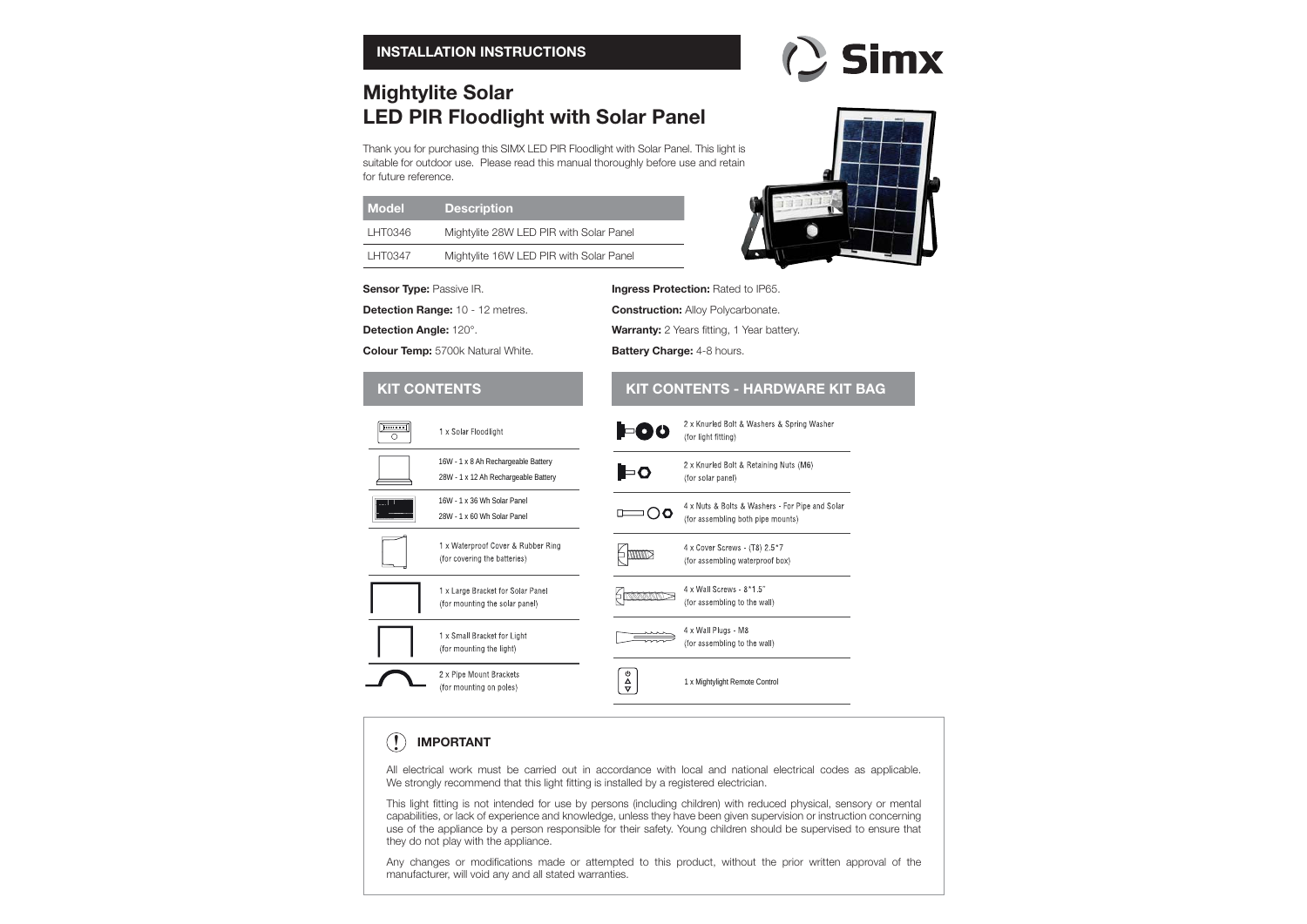## **HOW IT WORKS**

The Mightylite Solar Floodlight uses a digital controller with default setting options, the unit is fully automatic and ready for use.

To enable more features, please refer to the 'Using the Remote Control' section of this manual.

During the day, the photo-voltaic (PV) solar panel charges the lithium battery. When fully charged the Solar Floodlight provides continuous low-level area lighting from dusk-till-dawn, boosting up to full power for 120 seconds when movement is detected by the built-in PIR.

If the battery charge falls below 60% the Solar Floodlight automatically operates at a lower light level from dusk-till-dawn, and reduces the on time after PIR detection to preserve battery life. If the battery charge falls below 35%, the digital control restricts these settings further.

The compact polycrystalline silicon solar panel is designed to operate in hot environments, continuing to charge the battery in temperatures as high as 60°C.

## **CHOOSING A LOCATION**

The solar panel should be placed outside in direct sunlight away from shade (e.g. tree, building etc.) Position it so that it will not get damaged by animals or debris.

Align the solar panel facing the sun at around 10 o'clock for optimum charging and then tighten the solar panel to the bracket accordingly.

Mount the light fitting for ideal performance onto a solid wall or pipe 2.4m - 4.0m above ground.

Avoid positioning the Solar Floodlight near heat sources such as hot ventilation ducts or air conditioning units which may interfere with its operation.

Avoid positioning the light towards objects that may move in the wind such as trees or shrubs, or highly reflective surfaces. These issues may effect reliable triggering on the PIR sensor.

When positioning the light fitting, note that the PIR sensor is more sensitive to movement across its coverage area and less sensitive movement directly towards the PIR sensor.

## **MECHANICAL FIXING**

## **PRECAUTIONS**

*Please read all instructions thoroughly before installation.*

- Ensure normal safety precautions are taken when using tools and ladders.
- Install only in dry weather. Please read the battery warning (see page 6).
- Unpack and check the contents in the box (see page 1 for kit contents).
- Install the Solar Floodlight onto the bracket using the knurled bolts provided. Position the light fitting for optimum PIR coverage (see Fig 3).

## **FIXING TO A WALL (Fig 1)**

- 1. Mark off the position using the bracket as a guide.
- 2. Drill two fixing holes for each bracket, taking into account the length of cable from the solar panel and light fitting.
- 3. Secure the brackets to the wall.
- 4. Mount the solar panel onto its fixing bracket (which should be located above the light fitting), and set it to the appropriate angle and tighten.



## **FIXING TO A 50mm PIPE (Fig 2)**

- 1. Attach the 'U' brackets, the light fitting and solar panel bracket to the pipe using the nuts and bolts provided. Take into account the length of the connection cable. Tighten bolts firmly.
- 2. Mount the solar panel onto its fixing bracket (which should be located above the light fitting), set it to the appropriate angle and tighten.

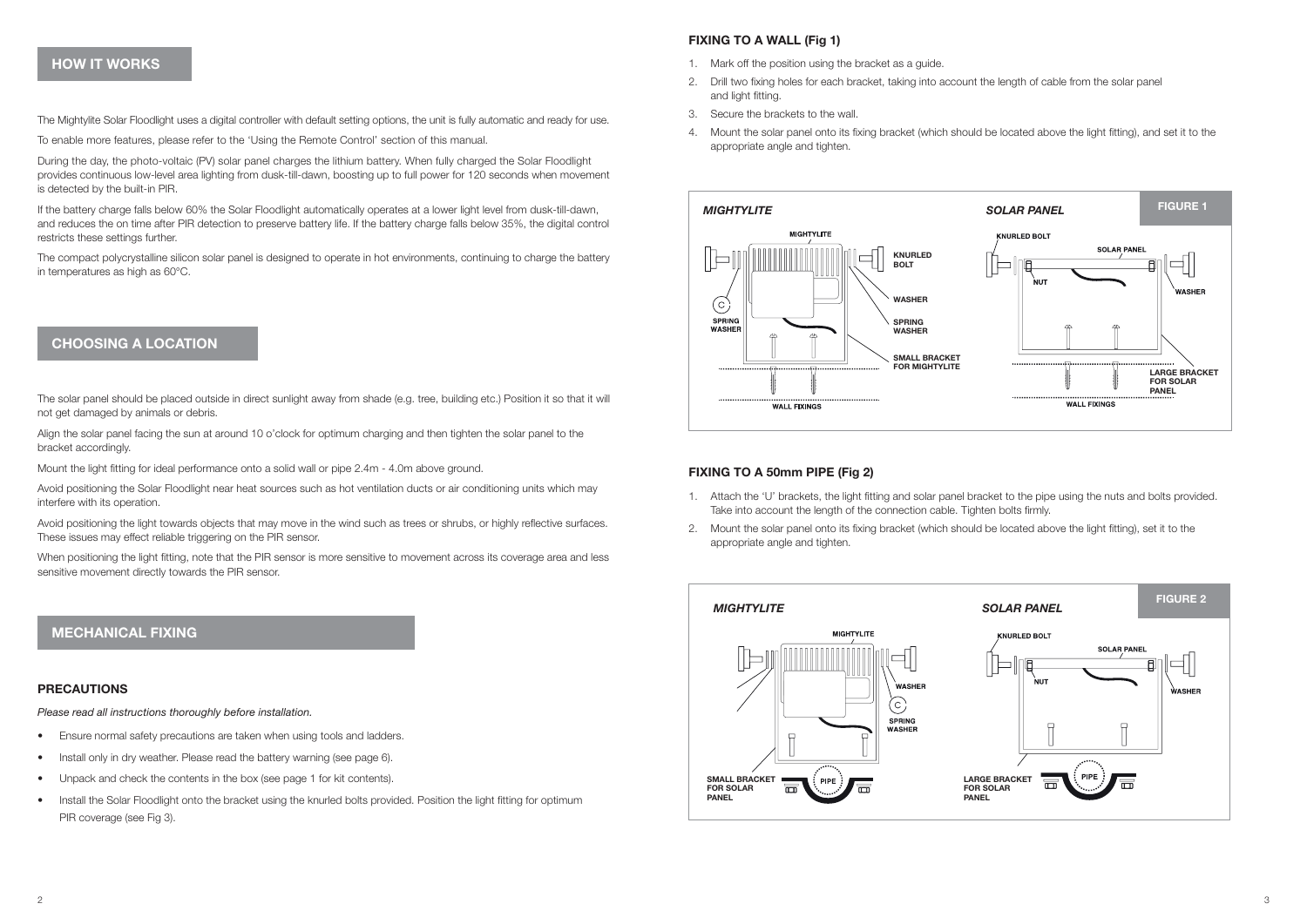## **ELECTRICAL SETUP**

## **NOTE: The unit will not operate correctly unless it is fully charged. When charging the Mightylite Solar, the**  charge LED should flash red.

If the charge LED is flashing orange, this indicates a battery fault or the battery may not be connected correctly. Remove the battery, clean the contacts with a non metallic cloth and carefully slide the battery back on.

#### **Pre-Install**

- 1. Remove the lithium battery from the packaging, taking care when handling. Carefully slide the lithium battery onto the back of the light fitting, and the unit is now ready to charge.
- 2. To charge the unit, plug the solar panel and light fitting together. Once exposed to sunlight the red charge LED should flash to indicate the unit is now charging.
- 3. We suggest you charge the battery before installation, in direct sunlight for at least 8 hours. Keep out of reach of children. Once fully charged remove the battery (place somewhere safe) and disconnect the solar panel.

#### **Install**

- 4. Carefully slide the battery onto the back of the Solar Floodlight and ensure it is fully locked into place. At this point do not plug the solar panel to the light fitting. Please take care not to touch the metal connections on the bottom of the battery.
- 5. Fix the battery waterproof protection cover in place with the four screws provided.
- 6. Plug the solar panel cable and the light fitting together.
- 7. Installation is now complete. To test that the unit is working satisfactory, cover up the solar panel and you will be able to walk test the unit in daylight (the light sensor is on the panel).

## **PIR DETECTION ZONES**



## **BATTERY CONDITIONS LEDs**

- 1. **Charge Level:** indicators for the battery charge level.
- 2. **Charging:** indicates when the solar panel is charging.
- 3. **Battery OK:** Battery check LED.



## **USING THE REMOTE CONTROL**

The Solar floodlight has a factory default setting of PIR on, time setting long, Courtesy light on.

Once a function below is selected, that setting becomes the "new" default. To revert back to a previous setting (ie. PIR mode) you need to activate that setting. When changing settings the light will "flash" to confirm.



If you forget your 6 digit code, disconnect the battery on the floodlight and reconnect again. This will delete the code on your remote control.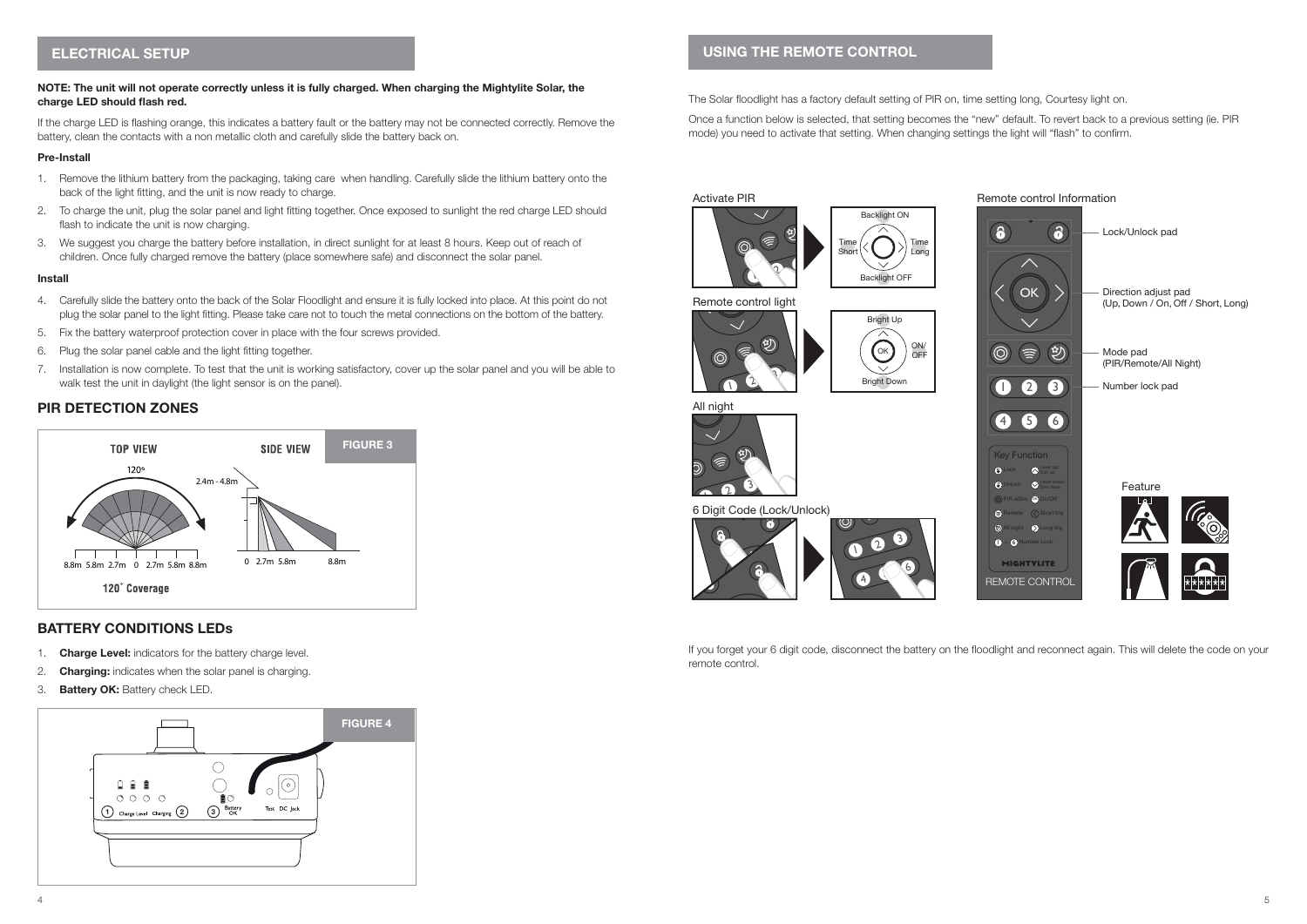## **STANDARD OPERATION ACCORDING TO BATTERY CONDITION**



**Battery Condition 100%** Operates on Med Light from Dusk till Dawn Operates on Max Light for up to 120 secs after PIR detection

## **Battery Condition 60%**

Operates on Min Light from Dusk till Dawn Operates on Max Light for 60 secs after PIR detection

**Battery Condition 35%** PIR function only Operates on Max Light for 30 secs after PIR detection

Time ON varies depending on light output setting

## **WARNING - IMPORTANT !**

## **LI-ION BATTERY WARNING**

Take great care when handling the battery.

Lithium-ion cells and battery packs may get hot, explode or ignite and cause serious injury if exposed to extreme conditions. Be sure to follow the safety warnings listed below:

- Do not connect the positive terminal and negative terminal of the battery to each other with any metal object (such as wire).
- Do not carry or store battery together with necklaces, hairpins or other metal objects.
- Do not pierce the battery with nails, strike the battery with a hammer, step on the battery or otherwise subject it to strong impacts or shocks.
- Do not expose battery to water or salt water, or allow the battery to get wet.
- Do not place the battery in or near flames, on stoves or other high temperature locations.
- Do not place the battery in direct sunlight, or use or store the battery inside hot cars in hot weather. Doing this may cause the battery to heat, explode or ignite. Using the battery in this manner may also result in a loss of performance and a shortened life expectancy.
- Do not disassemble or modify the battery. The battery contains safety and protection devices, which, if damaged, may cause the battery to generate heat, explode or ignite.
- Immediately discontinue use of the battery if, while using, charging or storing the battery, the battery emits an unusual smell, feels hot, changes colour or shape, or appears abnormal in any other way.
- Do not place the battery in a microwave oven, high pressure containers or induction cookware.
- In the event the battery leaks and the fluid gets into your eye, do not rub the eye. Rinse well with water and immediately seek medical care. If left untreated, the battery fluid could cause damage to the eye.
- If the unit or parts of this unit are being transported or freighted, seek advice on the correct protocol for handling and notification of the Li-ion batteries for your shipping agent.

## **MANUFACTURERS EXTENDED WARRANTY**

This luminaire and solar panel are guaranteed by SIMX Ltd for 24 MONTHS from the date of purchase against faulty materials or workmanship which affects its designed ability to switch and operate. The battery in this kit is guaranteed for 12 months from date of purchase. During this period if the product has a defect of this nature it will be repaired or replaced free of charge by SIMX with the same item, or a similar item, or a similar one of higher specification.

ON CONDITION THAT: The buyer returns it to the seller from whom it was bought, freight paid.

The product has been bought by the user i.e. a receipt/sales invoice is produced as proof of purchase.

The product has not been misused or handled carelessly, installed in anyway contrary to the installation instructions, or installed in any unusually exposed or harsh environmental conditions.

This guarantee excludes liability for discolouration of paint or plastic, or any user replaceable parts.

It does not confer any rights other than those expressly set out above and does not cover any claims for consequential loss or damage.

Our Goods come with guarantees that cannot be excluded under the Australian and New Zealand Consumer law. You are entitled to a replacement or refund for a major failure and for compensation for any other reasonably foreseeable loss or damage. You are also entitled to have the Goods repaired or replaced if the Goods fail to be of acceptable quality and the failure does not amount to a major failure.